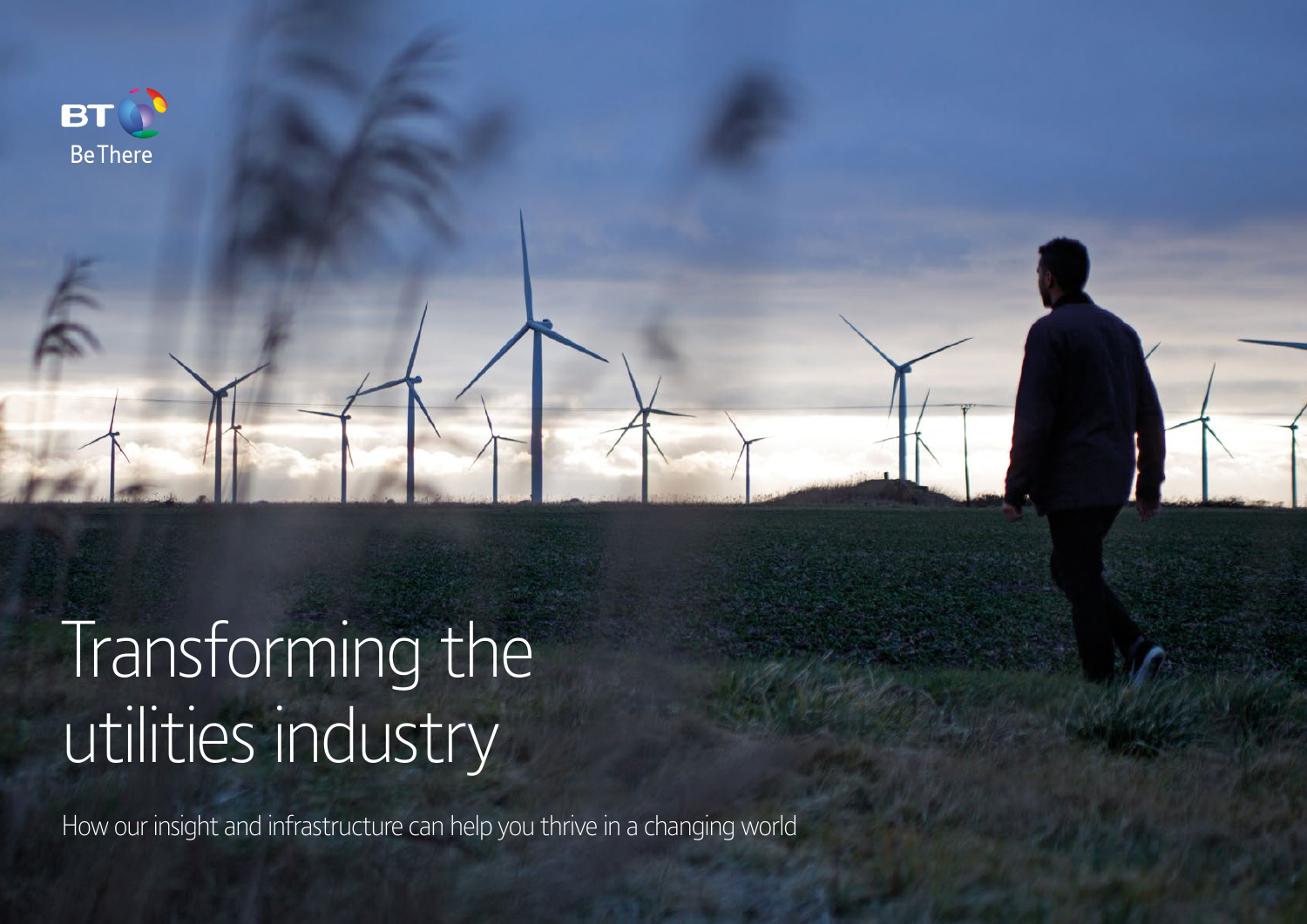## The utilities industry is changing

You need to be leaner, greener and smarter. And we're here to help

Gas, water or electricity. It doesn't matter which area you work in. Your customers expect more but want to pay less. You have to respond fast to market changes, while facing tighter regulations. You need to maintain your infrastructure and come up with new solutions. And you've got to empower your people with digital tools while facing cyber threats. The solution? The right technology. With it, you'll open up new opportunities – for both you and your competitors.

We understand the challenges you're facing because we've been there too. From managing complex assets, networks and supply chains, to serving both consumers and businesses. This experience permeates everything we do. And we know how to compete. So, we're perfectly placed to help you adapt and thrive.

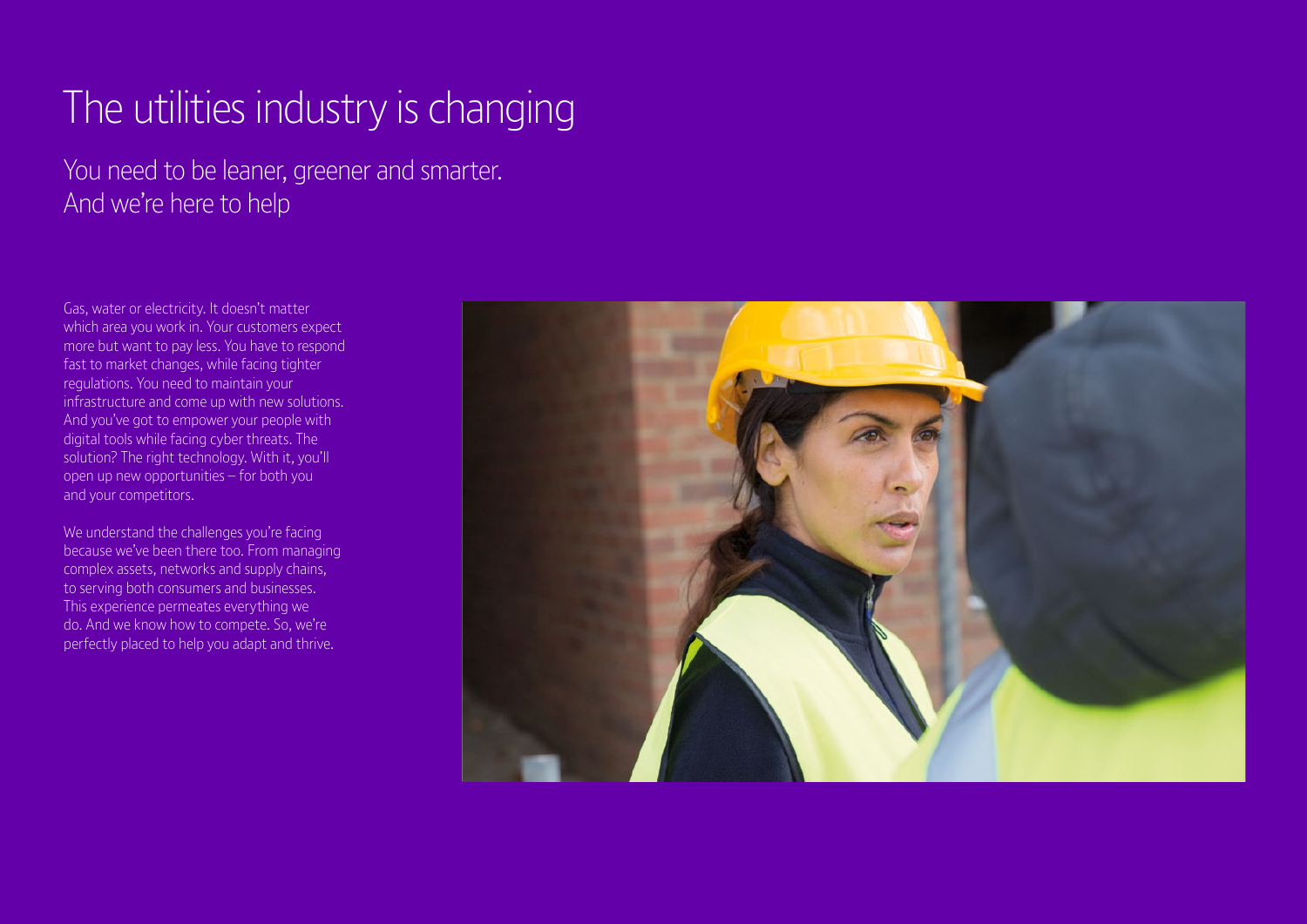## Make your digital vision a reality

We can help you harness the power of connectivity to transform your business

Digital transformation is more than just a buzzword, it's the key to a faster and more efficient business. We know because we've been there and done it. For our customers and for ourselves. And we can do it for you. We have the scope, scale and expertise to support even the most complex changes.

### **We can offer:**

- the largest fibre broadband network
- the biggest, fastest mobile network
- private cloud services from popular proven modular templates
- experience installing dynamic network services at scale
- data centre infrastructure for your exclusive use
- a UK-based service team with 24/7 support desk
- embedded security to keep your data safe.

With our products and services we can make your IT infrastructure work harder. Your people can collaborate together from any site, at any time. You can exploit big data for better decision-making. And track assets and help reduce your carbon footprint.

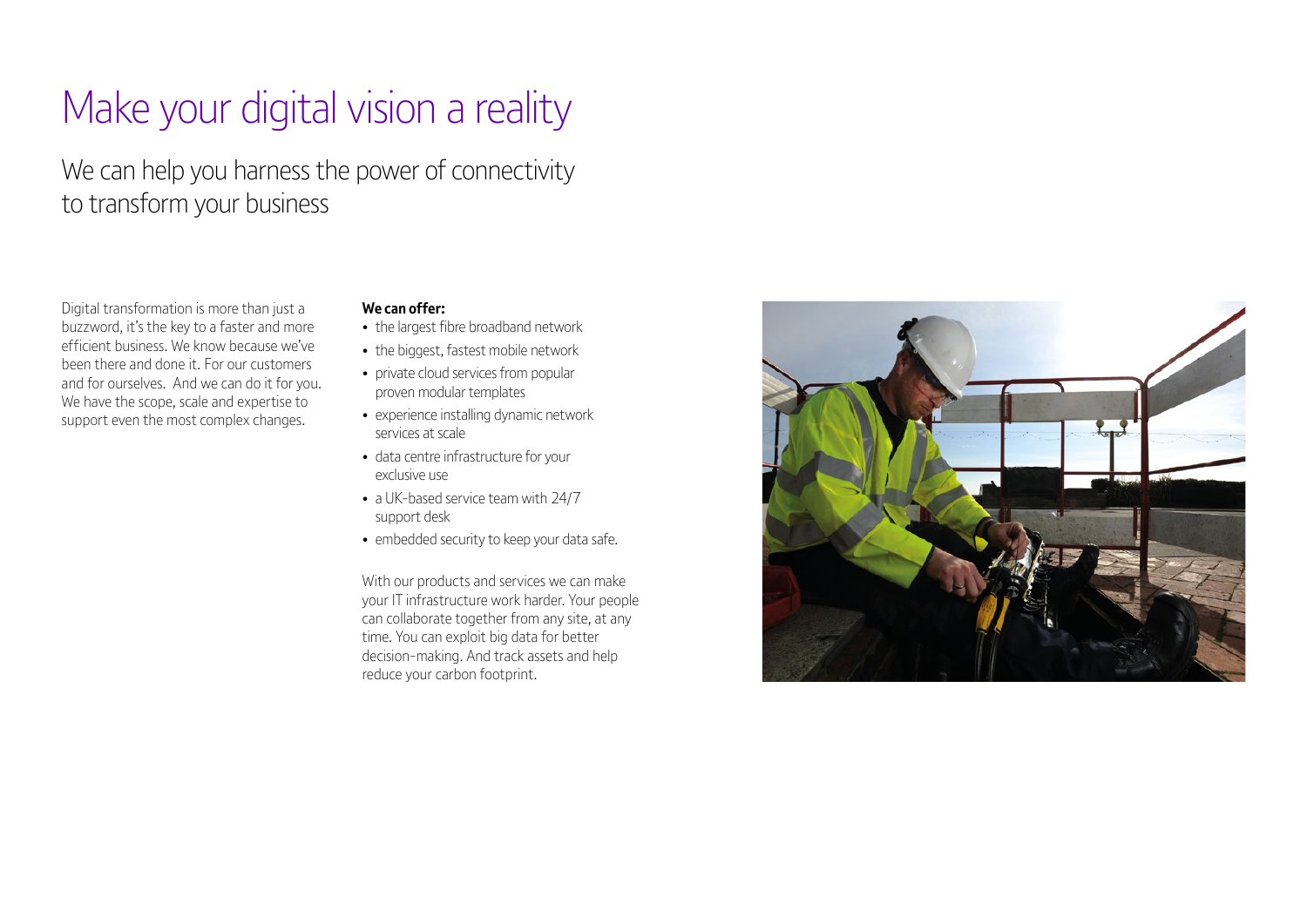## Track assets to make smarter decisions

### Get real-time information for better business decision

Whatever utility you supply, you've probably got expensive equipment, cabling and tools to track. And a complex network to track. With our Intelligent Assets, you can manage the important parts of your business using the Internet of Things (IoT). Our Intelligence Data Analytics also gives meaningful insight. With these technologies working together, you can:

#### **Become more efficient**

Automate manual processes, saving time and effort. Free up your people to get their heads down and work on the big ideas that could change your business for the better.

### **Bring your data to life**

Our Intelligent Data Analytics platform can securely collect and analyse the information your IoT sensors gather. This is then shared so the right people have instant access to it.

#### **Connect to people and places**

Collaborate on information that lets you see what's happening across organisations, regions, time zones and systems – no matter how remote they are.

#### **Be socially responsible**

Tracking your assets can help reduce your carbon footprint and share the data you produce on energy. That's great for complying with government green targets and attracting environmentally-conscious customers.

### **Find and follow your fleet**

Know where your vehicles are, where they've been, and where it's going, 24/7. You can also use the data to predict and prevent maintenance issues or breakdowns.

#### **Smart meter monitoring**

While smart meters make customers feel more in control, the data they provide also empowers you. Spot issues like leaks before they become a problem, give customers more accurate bills, and shape their behaviour.

### 62%

of gas company execs plan to increase investment in IoT tech in the next 3-5 years

## 39%

utilities have achieved cost savings of at least 15% using IoT tech

 $44%$ 

energy companies are now more sustainable since adopting IoT tech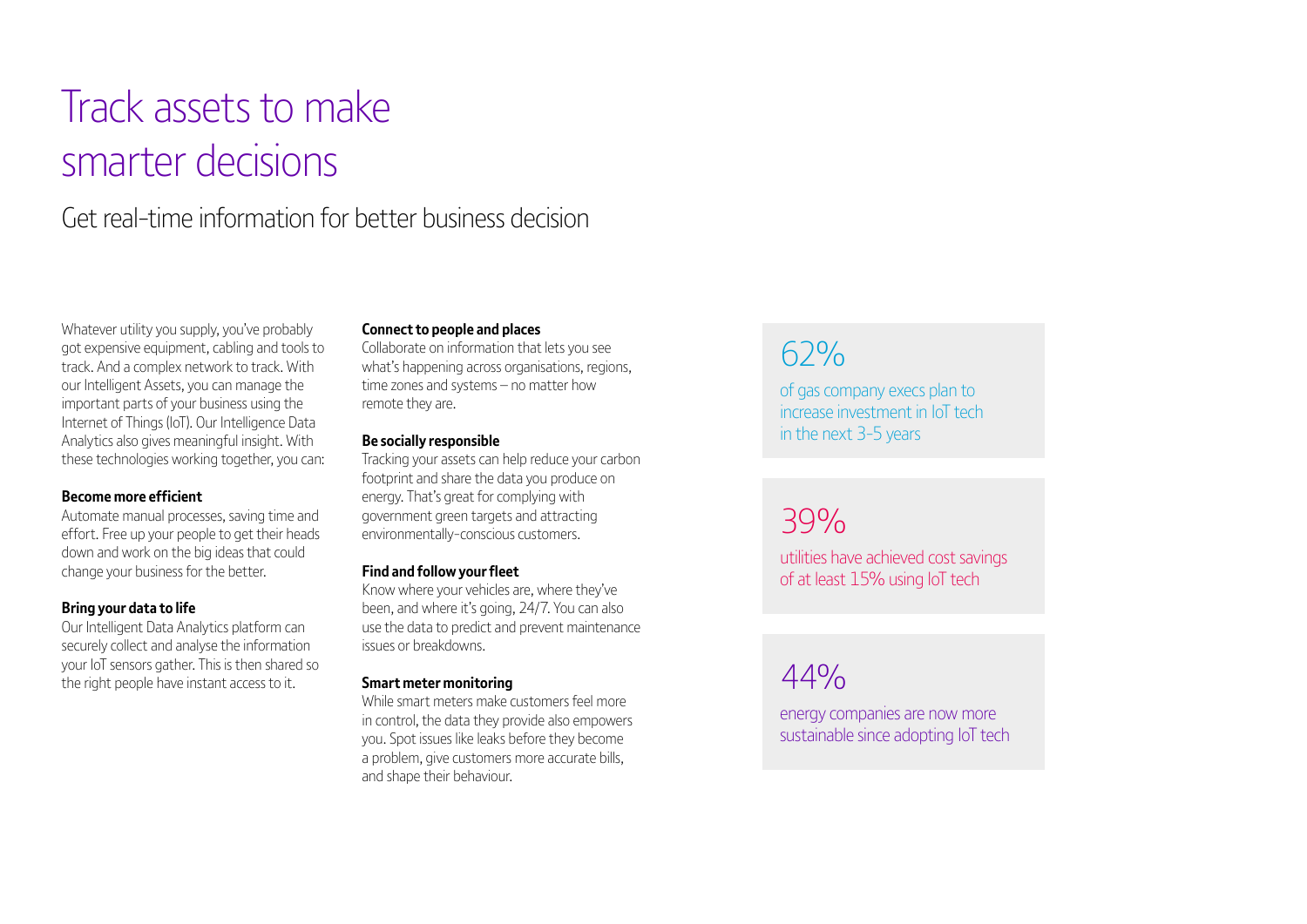## Helping you work out what is important

It's not just about 'going digital'. We can help you build a roadmap to reach your goals

Intelligent connectivity is vital to helping you achieve a smarter digital future. Combining our network access, management services and sophisticated software, we can build systems that address your goals and challenges. Together we can offer real insight and build systems that makes your business faster, flexible, and efficient.

### "BT offered us not only

technical expertise but business understanding. It showed us how we could optimise results by using its people's experience in different areas of implementation, particularly change management."

**Csaba Mezö,**  Technical Director, E.ON Hungary "With all supply chain data in one place, we have much more accurate and timely reporting. Previously, when the information was fragmented, it could take us up to half a day to compile certain reports for the customer."

**Steve Brown,**  Divisional General Manager, TNT Special Services

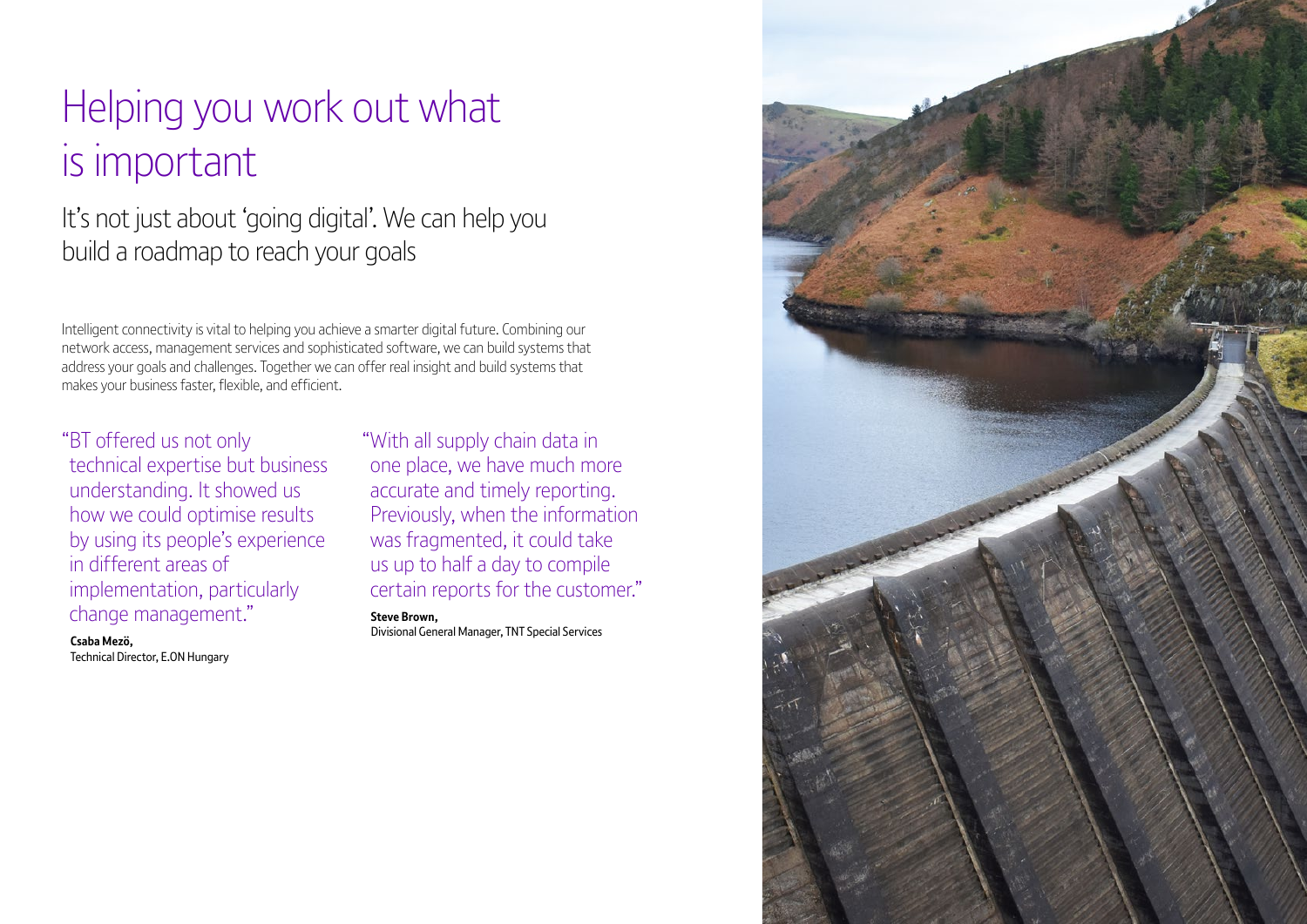## We're preparing for the challenges of tomorrow. Today.

We've been pioneering communication technology for 170 years. And we're just getting started.

We can help you achieve your smart digital future. We'll work with you to understand your key systems and how they operate. Then use this insight to help you spot the challenges of tomorrow. And solve them today.

If you need to get services to far-off places, our rapid deployable network means you can connect your sites – and remote devices – to our network fast. We can unlock your data silos, bringing together data from across their business. And make sure security stays tight.

To train tackle corporate memory, we can set up video-based training for new employees. We can help you track your IT inventory and keep tabs on essential software updates. We can solve aged debt challenges, with analytics to prevent forming new arrears.

Whatever you need, our network and know-how to make it happen. And as a managed services provider, we'll be there for your entire journey.

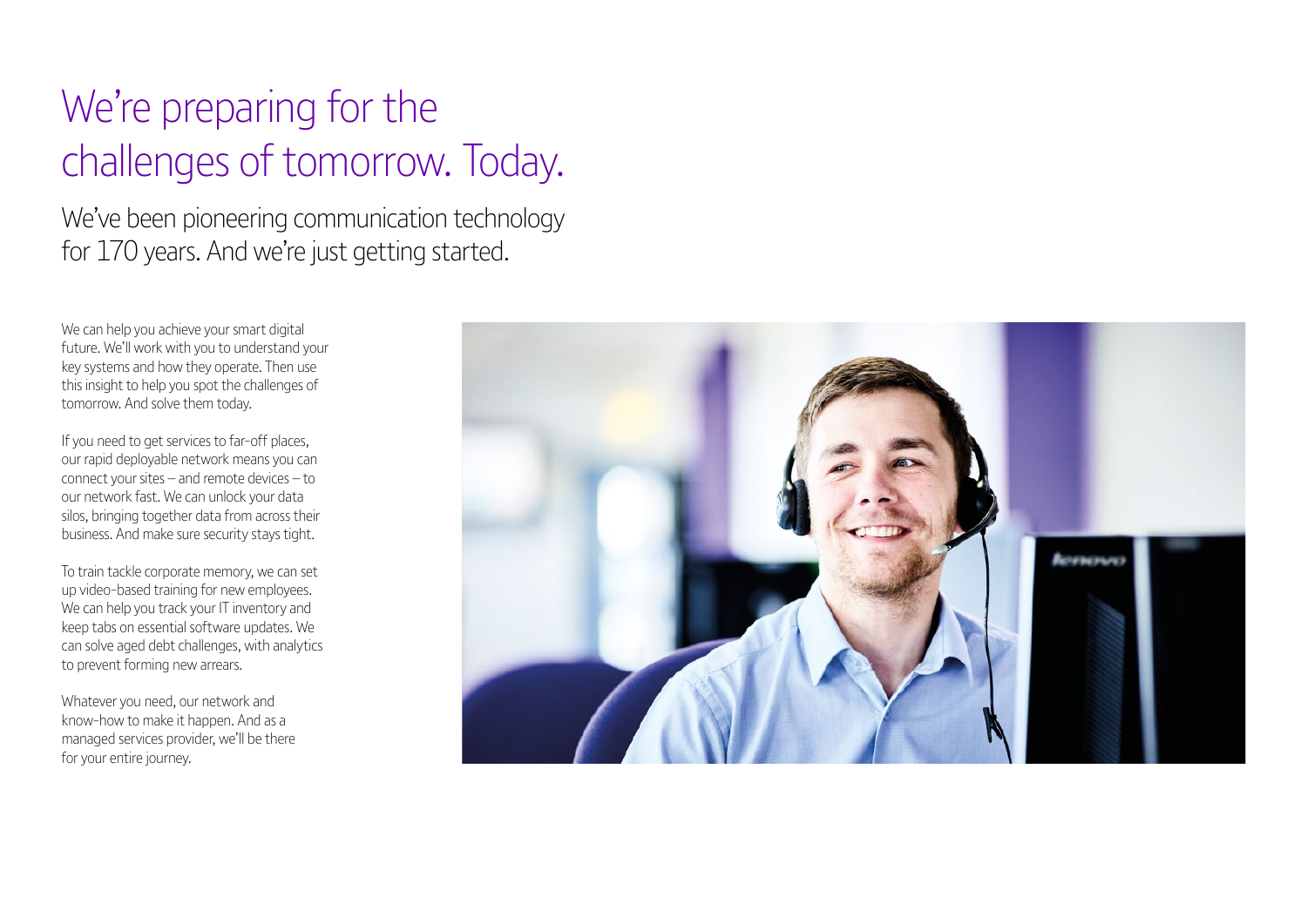## Securing your systems from cyber threats

## Together we can protect national infrastructure and your customers' personal data

The public rely on you to provide fresh water, heat their homes and power vital services. If you shut down, so does the country. Your customers also expect you to protect their personal data.

As you face increasingly sophisticated cyber threats, the UK government has announced sanctions against firms that fail to take precautions to protect critical infrastructure. The challenge to comply with GDPR also carries stiff penalties. But we can help.

- Our security consultants can work with you to identify the right technology for your needs and draw up a plan for rolling it out across your organisation.
- We have the expertise to make solutions work with your existing systems and help to protect sites – even in the most remote locations.
- We have video and CCTV capabilities for on-site security and video analysis, which is ideal for protecting critical sites.

"We've been taking a more proactive and automated approach to blocking malicious code and harmful website content on our infrastructure for some time, in line with the NCSC's Active Cyber Defence strategy. This allows us to mitigate a high volume of cyber threats before they have a chance to take hold and impact our customers"

**Mark Hughes,**  CEO, BT Security